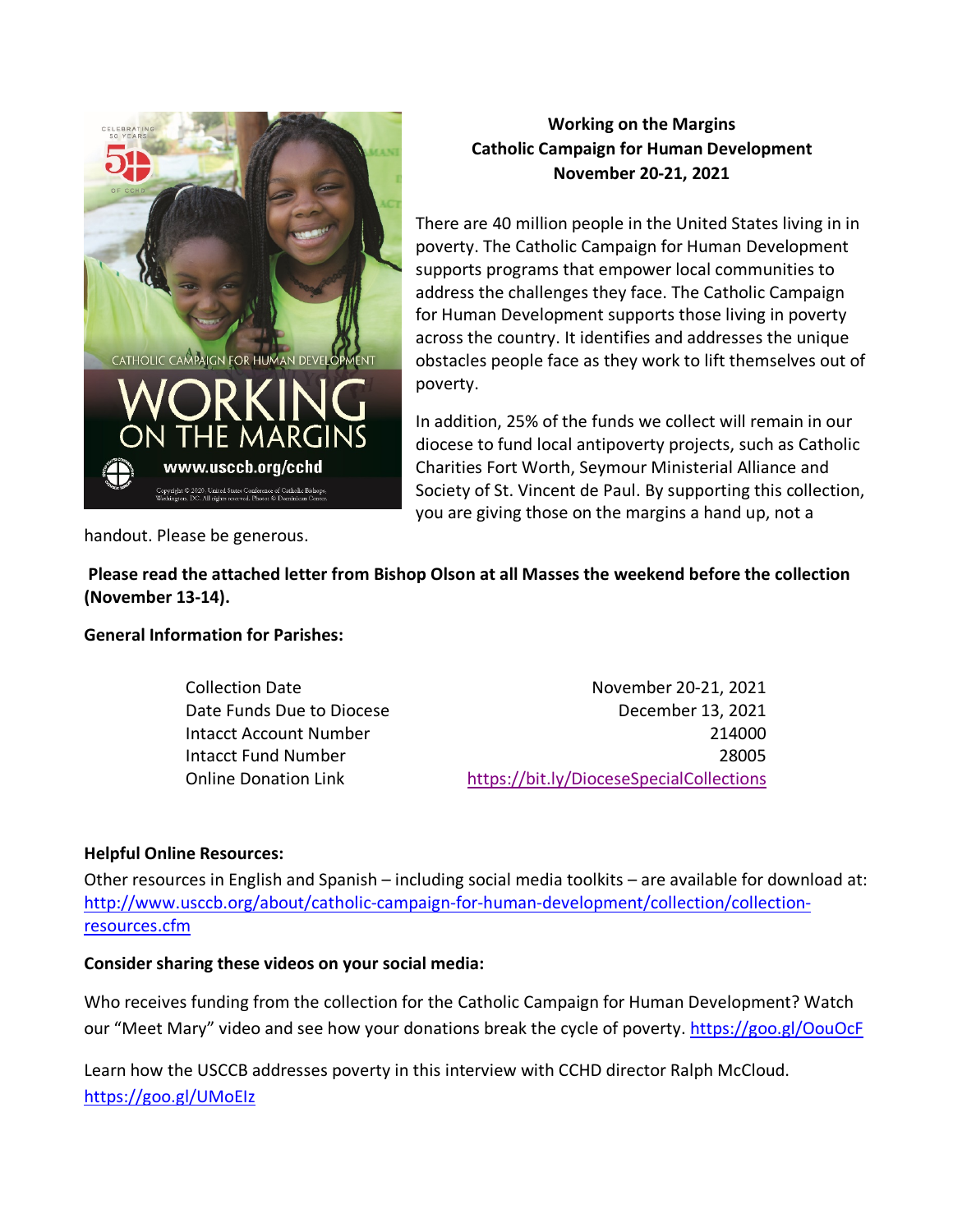## **ENGLISH** *Bulletin and Website Announcements*

#### **Week Before the Collection**

Next week our special collection will support the Catholic Campaign for Human Development. More than thirty-eight million people in the United States live in poverty. This collection supports programs that empower people to identify and address the obstacles they face as they work to bring permanent and positive change to their communities. Learn more about the Catholic Campaign for Human Development at *www.usccb.org/cchd*.

## **Week of the Collection**

Please be generous in this week's special collection for the Catholic Campaign for Human Development. In the United States, one in eight people lives in poverty. With this collection, you support programs that address the root causes of poverty and provide a sustainable future for those struggling across the country. In addition, 25% of the funds we collect remain in our diocese to fund local anti-poverty projects. Please prayerfully consider how you can support this collection and those working on the margins. More information about the Catholic Campaign for Human Development can be found at bit.ly/DioceseSpecialCollections

#### **Week After the Collection**

Thank you for your generous support last week for the collection for the Catholic Campaign for Human Development! As a parish, we raised \$[*amount*] to support those on the margins who live in poverty in the United States. If you missed the collection, it's not too late to give! If you missed the collection, there is still time to give by making an online donation at bit.ly/DioceseSpecialCollections

## *General Intercessions*

#### R/. Lord, hear our prayer.

For our Holy Father, Pope Francis, our bishop, N., and all Church leaders, that they will continue to proclaim Christ's love and compassion for the pooras they educate the Church about the need to work for justice in our world, let us pray to the Lord. R/.

For the Catholic Campaign for Human Development, for all who work to address poverty in this country, and for our parish community, that we may follow Christ's example of love and solidarity with those who live in poverty, let us pray to the Lord. R/.

For us, the People of God, that we will open our hearts and souls to justice so that we will speak and act to eliminate poverty and injustice in this country and throughout the world, let us pray to the Lord. R/.

For the more than 38 million people in our country who experience the pain and suffering of poverty every day, that we may join with them to share their burden and at the same time work to create more just communities, let us pray to the Lord. R/.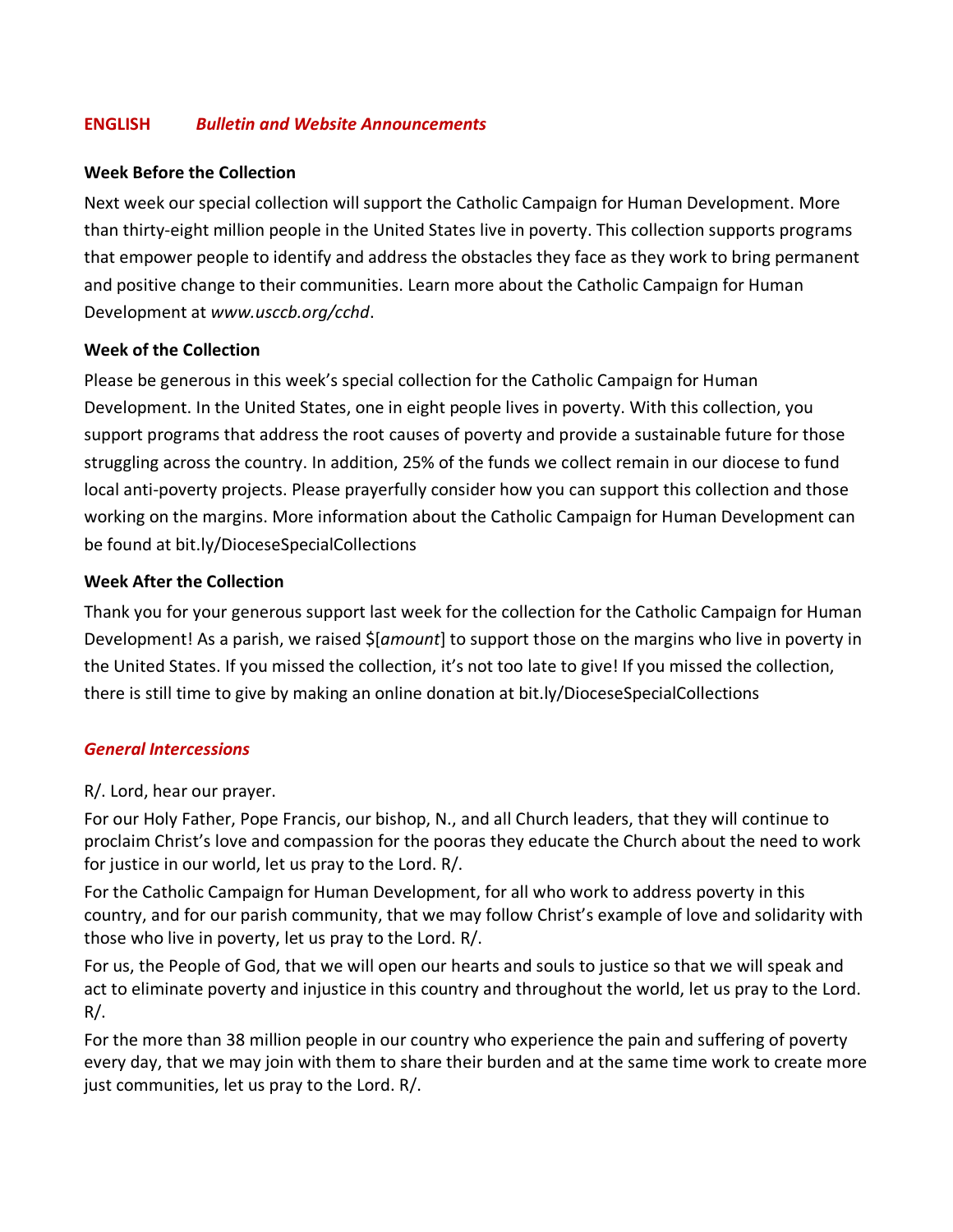#### *Pulpit Announcement Week of Collection*

There are 40 million people in the United States living in in poverty. The Catholic Campaign for Human Development supports programs that empower local communities to address the challenges they face. The Catholic Campaign for Human Development supports those living in poverty across the country. It identifies and addresses the unique obstacles people face as they work to lift themselves out of poverty.

In addition, 25% of the funds we collect will remain in our diocese to fund local antipoverty projects, such as Catholic Charities Fort Worth, Seymour Ministerial Alliance and Society of St. Vincent de Paul. By supporting this collection, you are giving those on the margins a hand up, not a handout. Please be generous.

#### **SPANISH**

#### *Anuncios en boletines y sitios web*

#### **Semana antes de la Colecta**

La próxima semana, nuestra colecta especial apoyará a la Campaña Católica para el Desarrollo Humano. Más de treinta y ocho millones de personas en los Estados Unidos viven en pobreza. Esta colecta financia programas que empoderan a las personas para identificar y tratar con los obstáculos que enfrentan mientras que trabajan para traer unos cambios permanentes y positivos a sus comunidades. Infórmense más acerca de la Campaña Católica para el Desarrollo Humano en *www.usccb.org/cchd/collection*.

## **Semana de la Colecta**

Por favor, esta semana sean generosos en nuestra colecta especial para la Campaña Católica para el Desarrollo Humano. En los Estados Unidos, una de cada ocho personas vive en pobreza. Con esta colecta, ustedes apoyan los programas que tratan con las causas raíz de la pobreza y proporcionan un futuro sostenible a aquellos que luchan por salir adelante en todo el país. Además, el 25% de los fondos que recaudamos permanece en nuestra diócesis para financiar proyectos locales antipobreza. Por favor, en oración, consideren la manera de apoyar a esta colecta y apoyar a aquellos que trabajan desde la periferia. Pueden encontrar más información sobre la Campaña Católica para el Desarrollo Humano en: *www.usccb.org/cchd/collection*.

## **Semana después de la Colecta**

¡Muchas gracias por su generoso apoyo la semana pasada a la colecta para la Campaña Católica para el Desarrollo Humano! Como parroquia, recaudamos \$[*cantidad*] para apoyar a aquellos en la periferia quienes viven en pobreza en los Estados Unidos. ¡Si ustedes no alcanzaron a donar, aun lo pueden hacer! Visiten *www.usccb.org/nationalcollections*, y hagan clic en "*How to Give*" bajo "*Resources*".